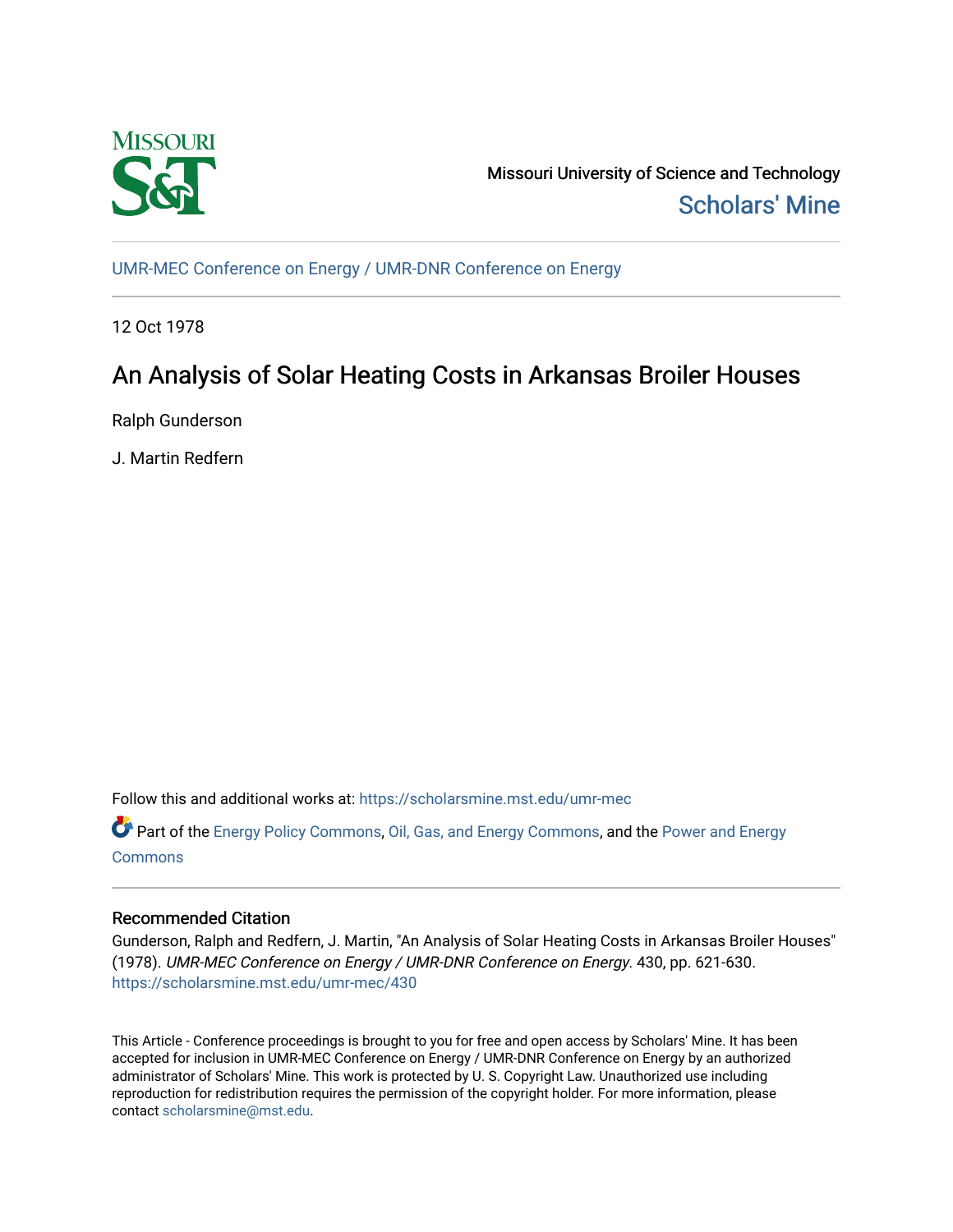# AN ANALYSIS OF SOLAR HEATING COSTS

IN ARKANSAS BROILER HOUSES

Ralph Gunderson Department of Economics SE Missouri State University Cape Girardeau, Missouri

J. Martin Redfern Department of Agri. Economics University of Arkansas Fayetteville, Arkansas

This study is based on the computer simulation model of a solar heated broiler house in four locations in Arkansas. This simulation model estimated the annual energy savings in each broiler house due to the installation of a solar heating system. This paper uses present value analysis to estimate the life cycle costs of heating conventional and solar heated broiler houses in the state of Arkansas. From these calculations, the number of years required to achieve a break-even cost of heating is estimated.

# 1. INTRODUCTION

The post World War II years have witnessed a tremendous increase in the importance of the Arkansas broiler industry. In 1945, approximately 1? million broilers were grown in Arkansas. In the 1970's this figure has expanded to well over 500 million birds. (1) This trend is significant on both the national and state levels. Arkansas is currently the leading broiler producing state in the nation. In addition, the broiler industry accounts for over cultural production in Arkansas, ranking second only to soybean production.

While the Arkansas broiler industry has enjoyed three decades of expansion, the recent developments in the energy sector have placed this industry in a precarious Position. It has been estimated that 17.9 million gallons of liquified petroleum gas (LPG) and 492 million cubic feet of natural gas were consumed by Arkansas broiler growers in 1974. (2) These quantities of fuel which are required for space heating purposes in broiler houses account for the fact that Arkansas is the leading state in per capita consumption of LPG.

seventeen percent of the total value of agri- required to achieve this break-even cost was The objective of this study is to determine the economic conditions under which a solar heated broiler house may achieve an accumulated cost of operation which is less than the accumulated cost of conventional heating. In particular, the number of years determined.

### 2. SIMULATION MODEL

This report is based on the simulated thermal performance of a solar heated broiler house at four locations in Arkansas: Fayetteville, Fort Smith, Little Rock, and Texarkana. The simulation model performed hourly calculations of energy requirements for heating the broiler house as well as hourly calculations of energy requirements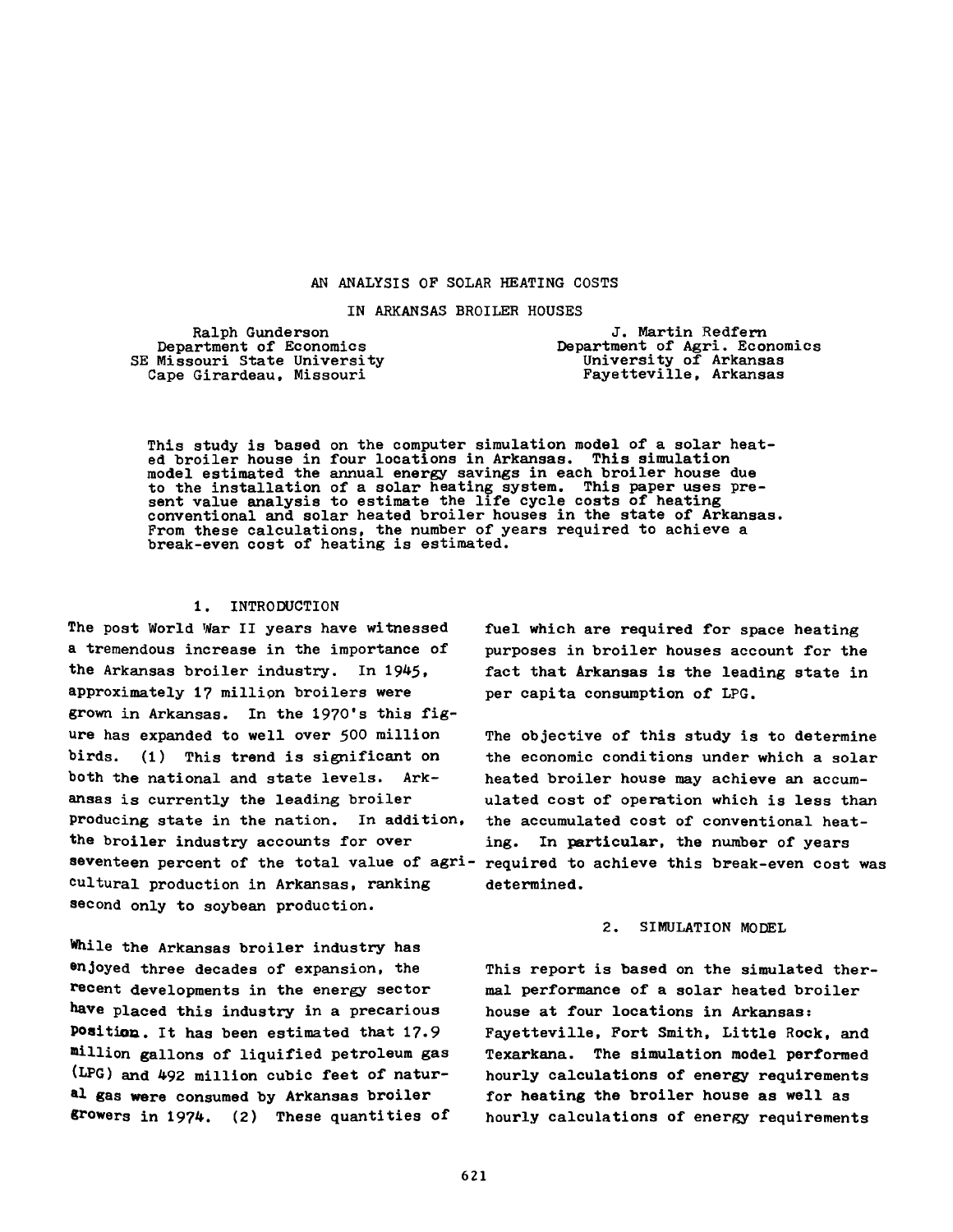for heating the broiler house as well as hourly estimates of available solar radiation on the surface of the collector. The hour by hour calculations were based on meteorological observations available from the National Climatic Center in Asheville, North Carolina. A summary of parameter values included in the simulation model is given in Table 1.

based on a collector size of 1,000  $\mathsf{ft}^2$ .

# 3. Present Value Model

The accumulated net present value cost of heating was calculated to determine the number of years required for a solar heated broiler house to achieve an accumulated present value heating cost less than the

| Parameter Specification in Simulation Model                                              |  |  |  |  |  |
|------------------------------------------------------------------------------------------|--|--|--|--|--|
| Broiler House Characteristics                                                            |  |  |  |  |  |
| Dimensions $\cdot \cdot \cdot \cdot \cdot \cdot \cdot \cdot 40'$ x 300'                  |  |  |  |  |  |
| Wall Height 8'                                                                           |  |  |  |  |  |
| Roof Slope 4' rise per 12' run<br>End Door (2) Dimensions. 1 $1/4$ " urethane insulation |  |  |  |  |  |
| with an estimated R value                                                                |  |  |  |  |  |
| of 8 per inch thickness of                                                               |  |  |  |  |  |
| insulation. This insulation                                                              |  |  |  |  |  |
| covers the inside of all doors,                                                          |  |  |  |  |  |
| walls and roof area.                                                                     |  |  |  |  |  |
| Solar Heating System Characteristics                                                     |  |  |  |  |  |
| Collector Area 1,000 ft.                                                                 |  |  |  |  |  |
| Storage Volume $\cdots$ $\cdots$ $\cdots$ 2,270 ft <sup>2</sup>                          |  |  |  |  |  |
| Storage Dimensions Diameter = $16.2'$                                                    |  |  |  |  |  |
| $Height = 11'$                                                                           |  |  |  |  |  |
| Storage Material Crushed limestone                                                       |  |  |  |  |  |
| Plock Characteristics                                                                    |  |  |  |  |  |
| Flock Size 15,000 broilers                                                               |  |  |  |  |  |
| Dates of Growth. January 1 - February 21                                                 |  |  |  |  |  |
| March $15$ - May 5                                                                       |  |  |  |  |  |
| May 27 - July 17                                                                         |  |  |  |  |  |
| August $8$ - September 28                                                                |  |  |  |  |  |
| October 20 - December 10                                                                 |  |  |  |  |  |

Table 1

The broiler house and solar heater characteristics in the simulation model are patterned after an experimental solar heated broiler house which is now in operation at the University of Arkansas Agricultural Experiment Station in Fayetteville.

The simulation model yielded estimates of the energy required for space heating purposes to grow each flock of broilers. The estimates of the average annual heat load are given in Table 2. This table shows the total heat load required to heat the building be a conventional system as well as the average annual heat load to be provided by a supplemental fuel with a solar heating unit. These results were

cost of a conventional heating system. The present value method of comparing heating costs was necessary in order to account for the timing of the different costs.

In general, where  $Q_t$  is the sum of money spent in t periods, and the interest rate is i, then its present value, PV, is given by:

$$
y = \frac{a_t}{(1+i)^t}
$$

The above formula makes it possible to find the present value of the annual cost of heating during each year of the operation of the competing heating systems.  $(3)$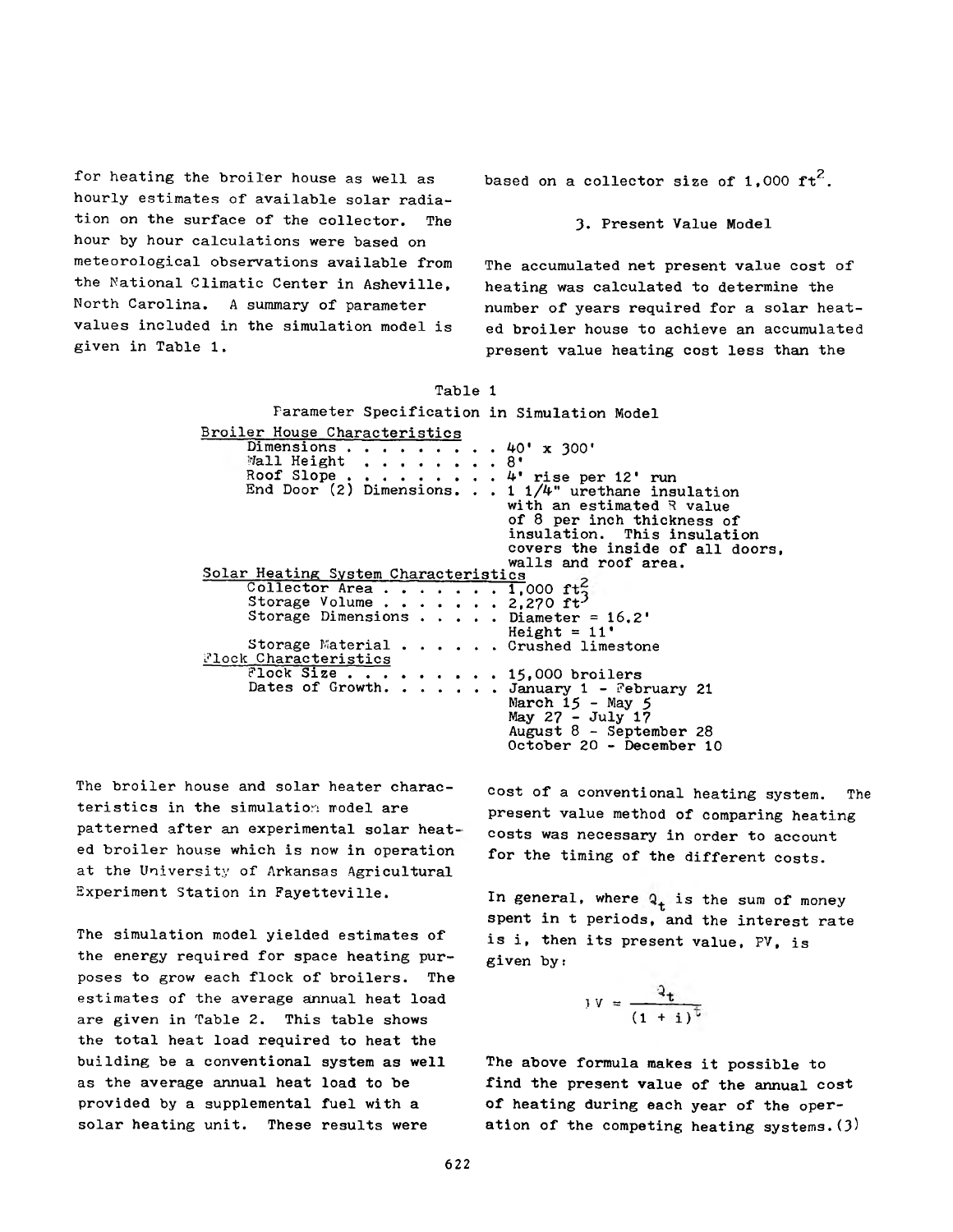# Table 2

|                 | Average Annual<br>Heat Load<br>$(10^{\circ}$ BTUs) |     | Average Annual<br>Energy Savings<br>$(106$ BTUs) | Average Annual $%$<br>Supplied by<br>Solar |
|-----------------|----------------------------------------------------|-----|--------------------------------------------------|--------------------------------------------|
| Fayetteville    |                                                    |     |                                                  |                                            |
| Total Heat Load |                                                    | 346 |                                                  |                                            |
| Solar           |                                                    | 181 | 165                                              | 48%                                        |
| Fort Smith      |                                                    |     |                                                  |                                            |
| Total Heat Load |                                                    | 276 |                                                  |                                            |
| Solar           |                                                    | 133 | 143                                              | $51,  \%$                                  |
| Little Rock     |                                                    |     |                                                  |                                            |
| Total Heat Load |                                                    | 234 |                                                  |                                            |
| Solar           |                                                    | 113 | 121                                              | 52%                                        |
| Texarkana       |                                                    |     |                                                  |                                            |
| Total Heat Load |                                                    | 181 |                                                  |                                            |
| Solar           |                                                    | 67  | 114                                              | 63                                         |
|                 |                                                    |     |                                                  |                                            |

#### SIMULATED AVERAGE ANNUAL BROILER HOUSE HEAT LOADS EOR POUR ARKANSAS LOCATIONS

In order to find the accumulated present value of the future costs of heating the following formula was used:

$$
PV = \frac{Q_1}{(1+i)} + \frac{Q_2}{(1+i)^2} + \frac{Q_3}{(1+i)^3} + \dots
$$
  
+ 
$$
\frac{Q_n}{(1+i)^n} = \frac{n}{t} = \frac{Q_t}{(1+i)^{\frac{1}{t}}}
$$

This formula calculated the accumulated present value cost of heating for each year in the assumed twenty year management period of the broiler enterprise. Heating costs which were included in the analysis were: acquisition costs, energy costs, maintenance and insurance. Property taxes were assumed to be zero. In addition, the effect of income tax reductions due to annual heating costs were included in the analysis.

The study considered values for initial investment from \$5,000 to \$18,000. This corresponded to a price range of five to eighteen dollars per square foot of collector area. In addition it was assumed that these values for initial investment included all relevant costs covering initial installation of the solar units.

Annual energy costs of the competing heating systems were dependent on the quantities of LPG which were consumed in the conventional system or as a backup source of heat in the solar system. An initial price of forty cents per gallon of LPG was assumed. Annual inflation rates ranging from zero to sixteen percent were used to determine the price of fuel in a particular year of the present value model.

Although it is recognized that annual maintenance costs are dispersed at irregular intervals throughout the heating system's life, the lack of adequate records prevents an exact determination of maintenance costs. In their absence, annual maintenance costs were stated as a percentage of initial investment. The basic present value model assumed that annual maintenance cost was equal to one percent of the initial investment.

Information concerning insurance rates on solar equipment is subject to uncertainties similar to those for maintenance costs. The present value calculations in this study assumed an insurance rate of \$9.10 per thousand dollars of insured value. This rate was obtained from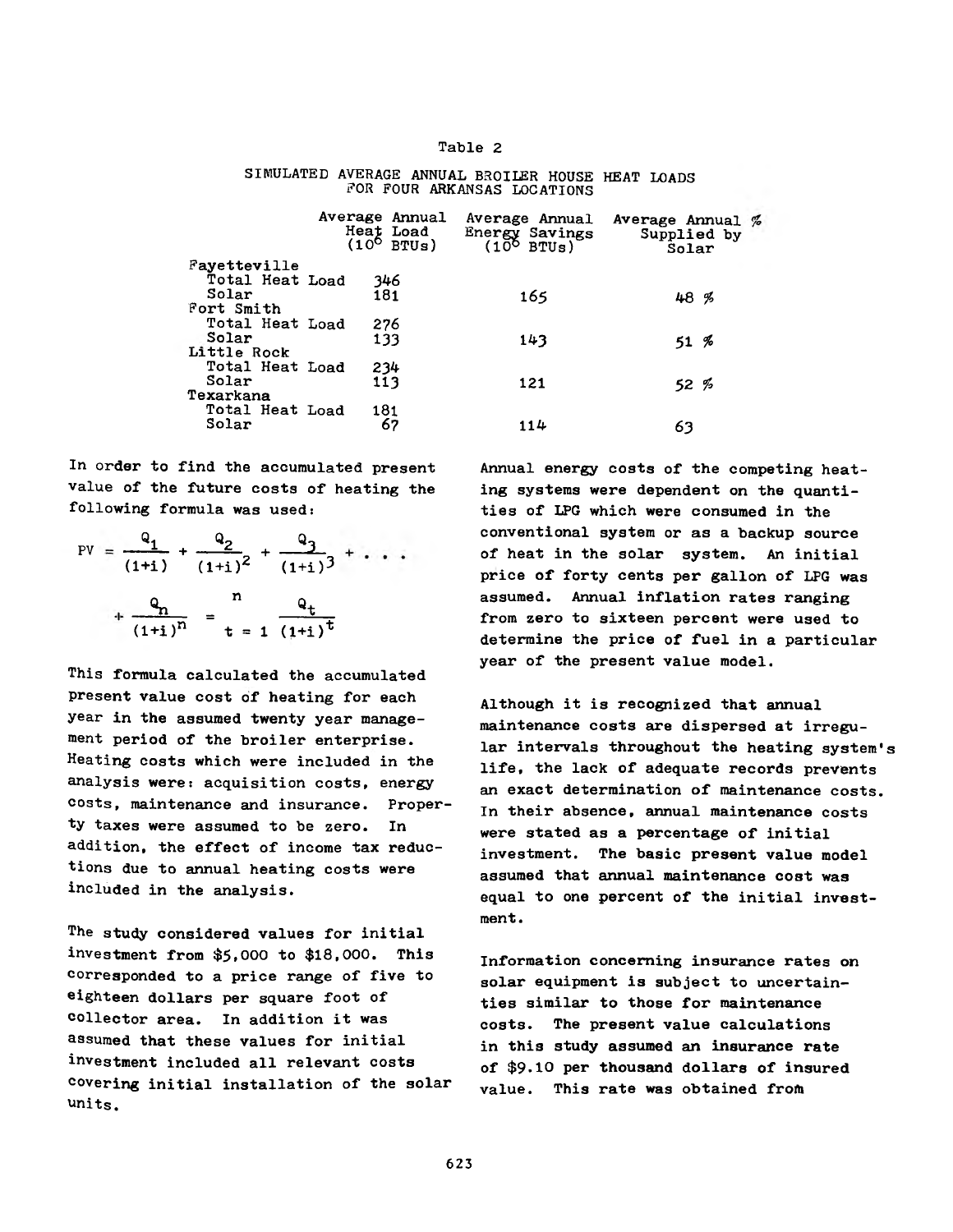insurance companies in the Fayetteville area as being the approximate rate which would apply to solar equipment in broiler houses.

The present value model estimated the number of years required before a solar heated broiler house could achieve a break-even cost of heating, relative to a conventional heating system. The sensitivity of the break-even year to changes in the economic variables was determined. Thus it was possible, for example, to determine the effect of a reduction of the acquisition cost of the solar equipment on the occurrence of the break-even year of operation. Likewise, the effect of alternative assumed rates of fuel inflation, discount rates and maintenance costs were estimated on the break-even period.

# *k.* RESULTS

Figure 1 shows the areas of the state of Arkansas where solar heating costs reach a break-even cost with conventional systems within the twenty year management period. Of the four locations, Fayetteville enjoys the greatest regional advantage for the introduction of solar energy, followed by Fort Smith, Little Rock and Texarkana, in declining order. For example, at an assumed average inflation rate of ten percent the Fayetteville solar heating unit was estimated to achieve a breakeven cost of heating in nine years. This is compared to twelve years in Fort Smith; sixteen years in Little Rock; and seventeen years in Texarkana. The major factors accounting for these regional variations is the difference in the annual amount of fuel saved by the solar unit.

Figure 2 presents the occurrence of break-even years for the simulated Fayetteville solar unit. It assumes the operation of a 1,000 square foot collector system at investment levels ranging from \$6,000 to \$18,000. This investment represents all costs associated with the initial installation of the system. According to these calculations, the shortest breakeven period which could result would be a two year period at an investment of \$6,000 and a minimum average annual rate of fuel inflation of ten percent. At this rate of inflation an increase in initial investment to \$8,000 would cause the break-even period to jump to nine years. A \$10,000 investment would result in a fourteen year breakeven period. A \$12,000 investment at the same fuel inflation rate of ten percent would require an estimated eighteen year period to elapse before the break-even cost of heating could be achieved.

The break-even periods associated with alternative levels of initial investment for the simulated Fort Smith solar heating system are presented in Figure 3. The initial observation which can be made is the fact that the estimated break-even periods in Fort Smith are longer than those in Fayetteville. The shortest break-even period which was estimated to occut (in the investment range of \$6,000 - \$18,000) was four years at an assumed investment of \$6,000 and an average annual fuel inflation rate of 16 percent. To achieve a break-even cost of operation within the twenty year management period, a minimum rate of fuel inflation of three percent would be required. However, this rate would not allow a break-even cost to occur until the twentieth year of operation.

Figures 4 and 5 present similar illustrations of the break-even periods of use of simulated solar units in Little Rock and Texarkana. The break-even periods illustrated in these figures reflect the reduced levels of fuel savings achieved at these locations. It should be noted that the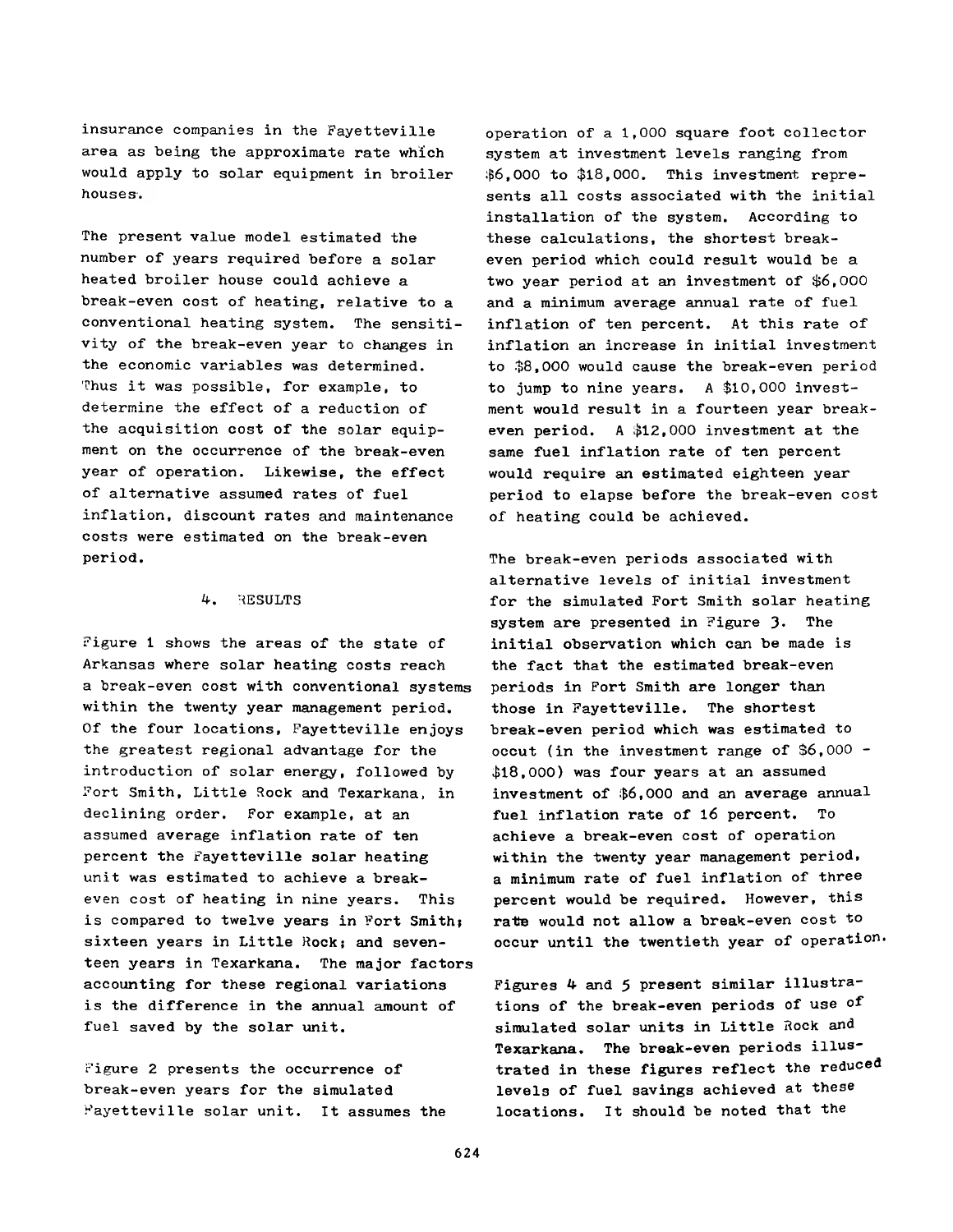maximum investment which can be made in either location, while allowing a breakeven cost to be achieved within the management horizon is an estimated \$14,000. An investment of this magnitude would not allow a break-even cost of heating to be achieved for eighteen to nineteen years for the range of assumed fuel inflation rates. The minimum break-even period which was estimated for an investment of \$6,000 and a fuel inflation rate of sixteen percent was seven years for both the Little Rock and Texarkana systems.

Figure 6 illustrates the impact on the occurrence of the break-even year of operation due to alternative levels of the discount rate. Discount rates of five to ten percent were examined. The breakeven cost of heating was calculated for each of these discount rates at an assumed initial investment of \$10,000 in Fayetteville. The curves portrayed in Figure 6 illustrate the break-even years at each rate of assumed fuel inflation. For example, at an inflation rate of ten percent, the break-even period was estimated to be ten years at a five percent discount rate. At this assumed inflation rate of ten percent, an increase in the discount rate of one percent results in an estimated increase in the break-even period of one year. This tradeoff held true for all discount rates which were considered, at a ten percent rate of inflation. However, at lower rates of inflation changes in the discount rate had a slightly greater impact on the occurrence of the break-even year. For example at an inflation rate of six percent a discount rate of five percent would result in a break-even cost of heating in fourteen years. At this point, an increase of one percent in this discount rate resulted in an increase of two years in the estimated break-even cost of heating. The increased responsiveness of the break-

even year to changes in the discount rate at low rates of fuel inflation occurs because interest expenses constitute a greater proportion of total heating costs at low fuel inflation rates than at higher rates of inflation.

One of the categories of solar heating costs which is subject to a great deal of uncertainty is that of expected annual maintenance costs. Part of this uncertainty stems from the inadequate data base pertaining to expected future maintenance of solar equipment. In addition there exists a wide variety of equipment warranties, depending on the type of equipment and manufacturer policy.  $(4)$ 

The effect of three alternative assumptions concerning the magnitude of maintenance expenses on the break-even period of operation is shown in Figure 7. Annual maintenance costs were assumed to be either zero, one percent or two percent of total initial investment. The result of a change in assumed maintenance cost can be easily recognized. If expected annual maintenance costs are assumed to be zero and the rate of fuel inflation is ten percent, then the break-even year will occur after thirteen years of operation. With this set of assumptions it appears that an increase in expected annual maintenance costs of one percent of initial investment will add one year to the break-even period. For example, an increase in annual maintenance expense from zero to one percent of investment increases the break-even period to fourteen years. An additional increase in annual maintenance cost to two percent results in a fifteen year break-even period. It should be emphasized that these estimates are based on an assumed initial investment of £10,000.

Figure 8 illustrates the impact of tax deductible expenses on the break-even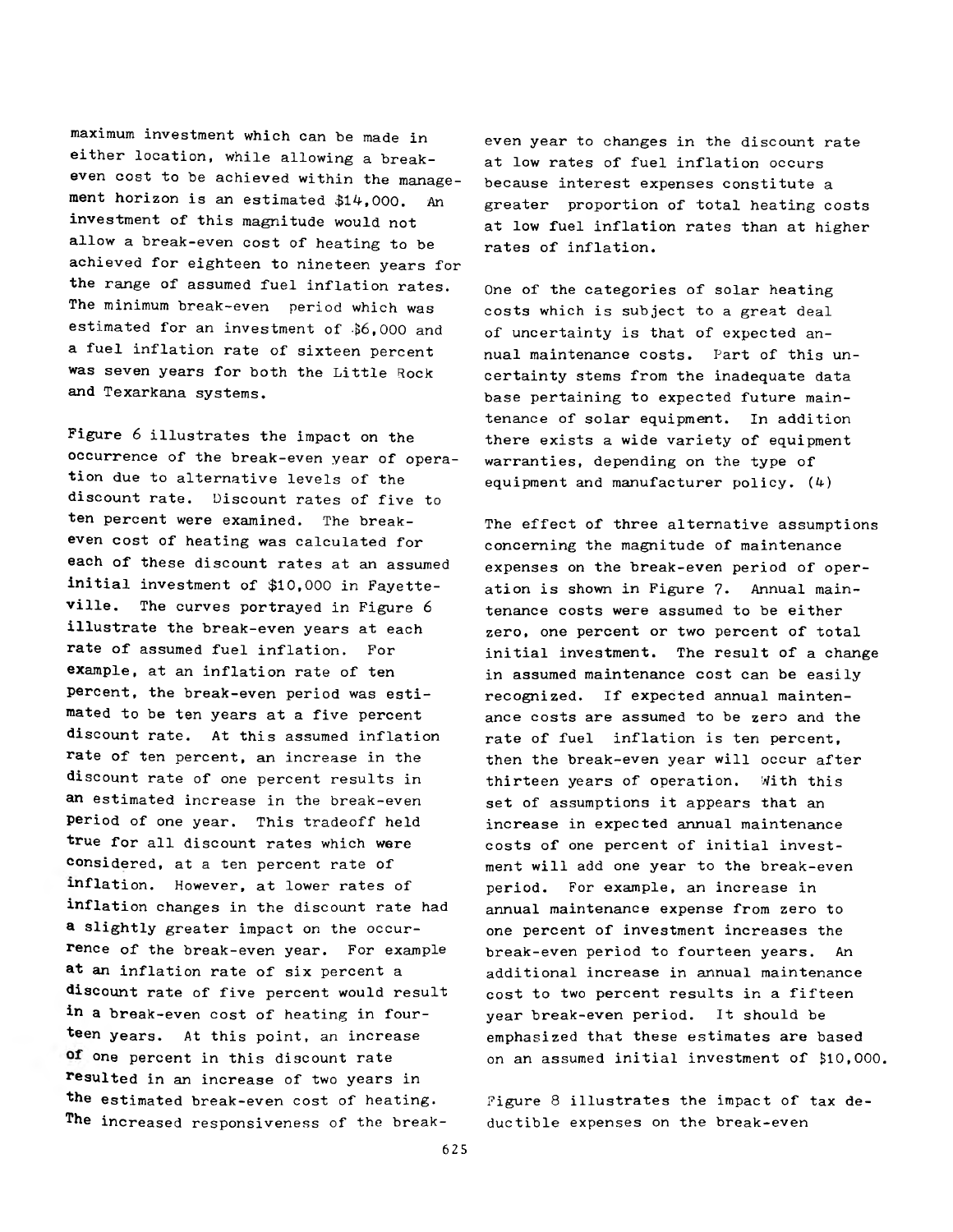period. At an investment level of \$10,000 and a tax rate of zero, the break-even period was increased by an estimated five years over a project which utilized an income tax rate twenty five percent. For example, at an inflation rate of twelve percent the break-even year for the project with no tax deductions was seventeen years. This may be compared to a twelve year break-even period where tax deductible were taken advantage of.

# 5. SUMMARY AND CONCLUSION

In summary, this paper utilized a present value model to determine the number of years required to achieve a break-even cost of heating with a solar broiler house heating system. These break-even periods were calculated for four locations in Arkansas. Economic variables which were included in the analysis were initial investment level, fuel inflation rate, discount rate, insurance expense and annual maintenance cost. The analysis showed that the Fayetteville location enjoys a regional advantage over the other locations which were studied.

It should be pointed out that this study did not attempt to estimate the economic impact of the introduction of solar heating on the financial stability of the broiler enterprise. The years of operation of the solar unit prior to the break-even year may place an adverse strain on the finances of the enterprise. Because of this possibility, it may not be feasible to advocate the introduction of solar heating in the broiler industry despite the fact that a reduction in life cycle heating costs will be achieved.

#### REFERENCES

- 1. 1975 Agricultural Statistics of Arkansas. Crop Reporting Service, Statistical Reporting Service USDA, Little Rock, AR.
- 2. William Riley, "An Economic Analysis of Heating Energy Consumption and Conservation in Contract Broiler Production in, Arkansas," Ph.D. Dissertation Department of Economics, University of Arkansas, 1976.
- 3. Rosalie Ruegg, Solar Heating and Cooling in Buildings: Methods of Economic Evaluation, prepared for the National Bureau of Standards, May, 1975-
- 4. Jerry Dunn, "An Appraisal of Solar Heating, The Industry and Its Technology," Proceedings of Symposium of Use of Solar Energy for Poultry and Livestock Production, Auburn University, Nov. 1976.

# BIOGRAPHY

Dr. Gunderson received his Ph.D. from the university of Arkansas and is now a member of the department of economics at Southeast Missouri State University. Dr. Redfern, a Ph.D. graduate of Oklagoma State University, is in the department of agricultural economics and rural sociology at the University of Arkansas.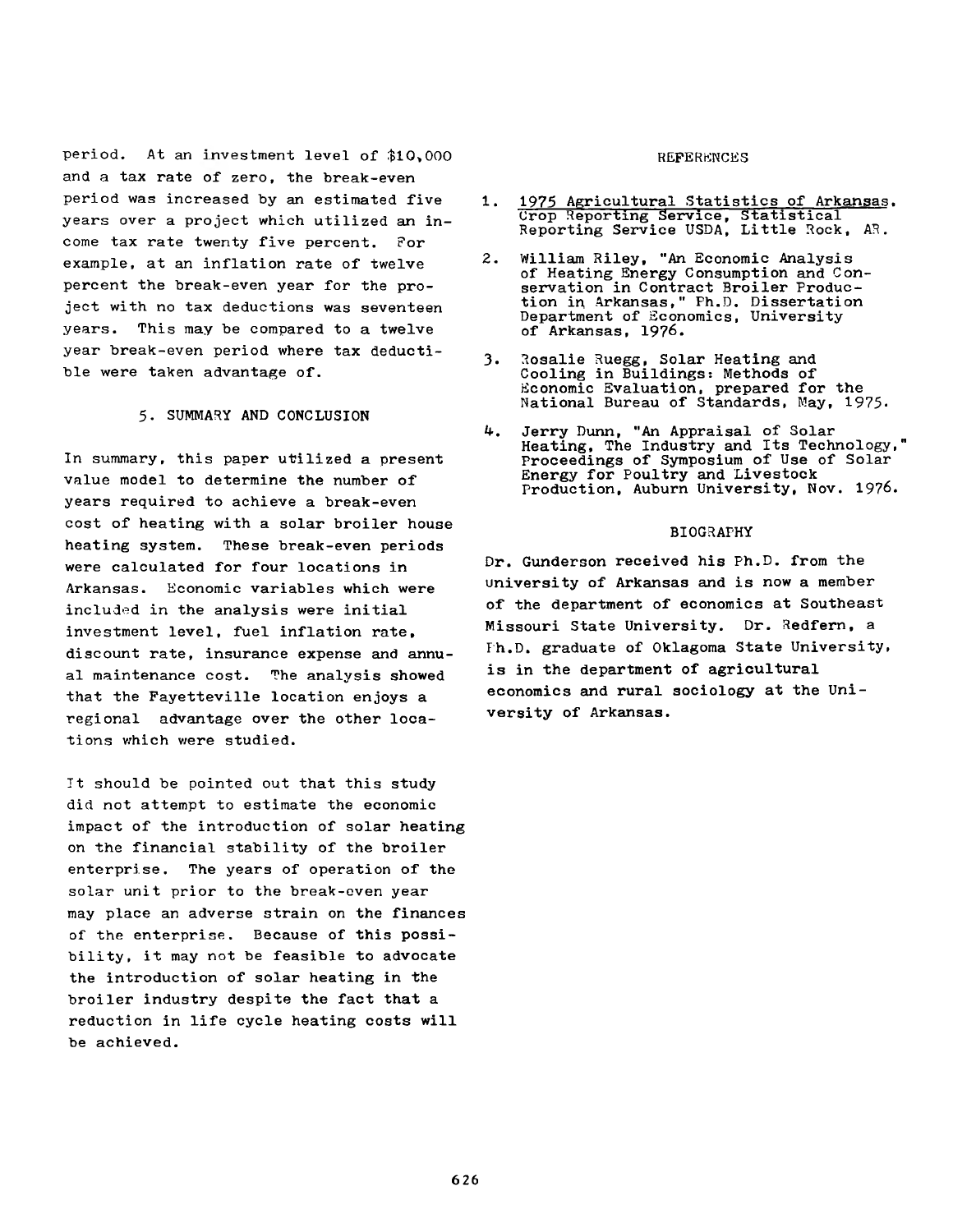

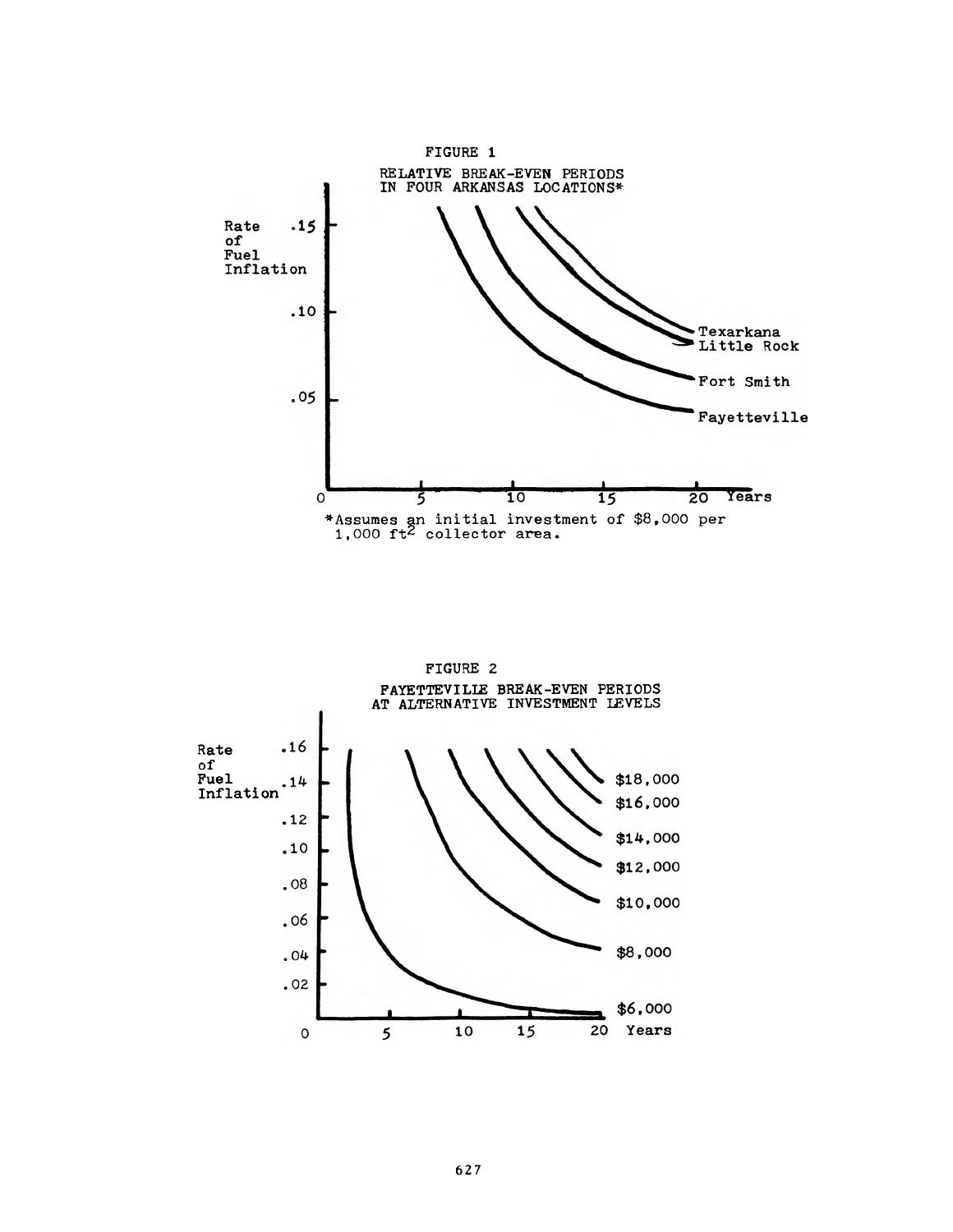

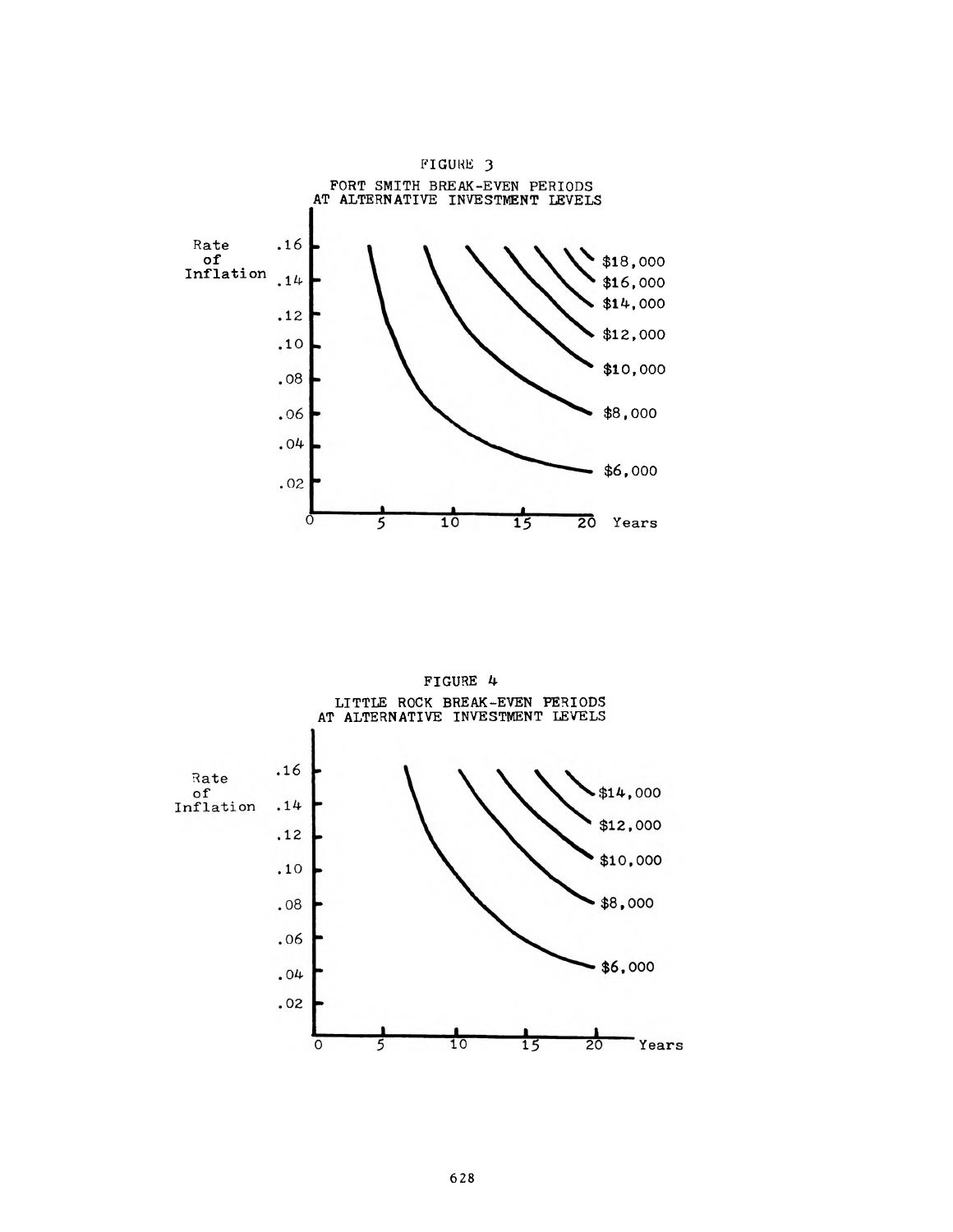



FIGURE 6



FIGURE 5